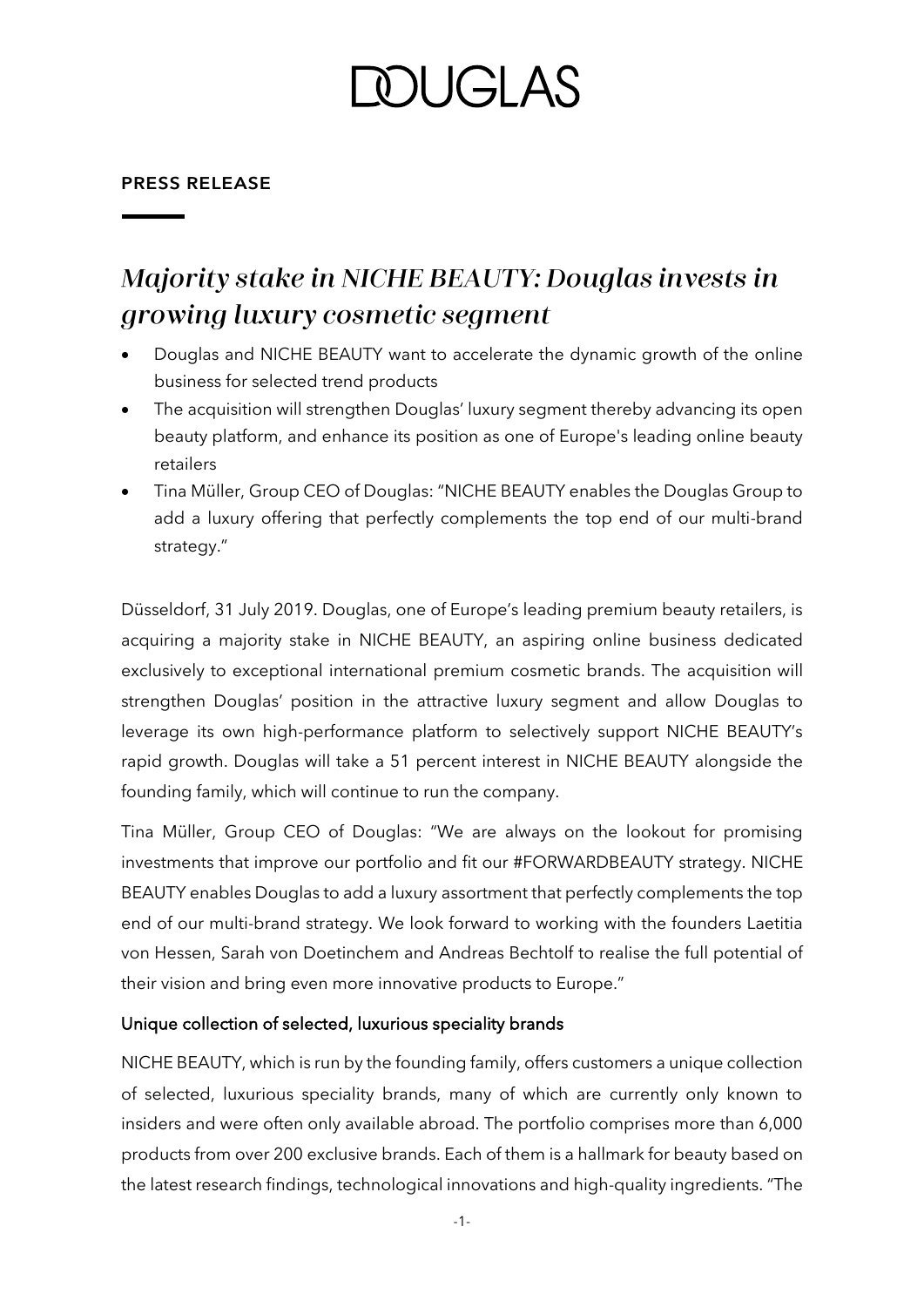# **DOUGLAS**

NICHE BEAUTY team has successfully demonstrated an outstanding sense for meeting the desire of a growing number of customers for exclusive, high-quality cosmetics," says Vanessa Stützle, Executive Vice President E-Commerce & CRM. "With the Douglas online shop, parfumdreams and NICHE BEAUTY, we are offering our customers a complementary product world in line with our platform strategy. In doing so, we can address different target groups even more precisely and efficiently."

#### Experts in innovative niche products

NICHE BEAUTY was established in 2011 by sisters Laetitia von Hessen and Sarah von Doetinchem together with their father Andreas Bechtolf to give customers in Germany access to exciting beauty products from international markets. They travel the world to unearth the latest insider tips and product trends for NICHE BEAUTY's 250,000 online shop visitors. Their growing community is testimony to the management team's talent for identifying and introducing attractive lifestyle brands.

#### Douglas is the ideal partner for the future

"Our mission is to give our customers access to the world's most exclusive cosmetic products. Teaming up with Douglas means we now have the support of one of the strongest and most renowned European beauty partners – this opens up completely new opportunities for us. Douglas is the ideal platform for NICHE BEAUTY to ensure that the next phase of our growth is even more successful," says Laetitia von Hessen, founder of NICHE BEAUTY. Sarah von Doetinchem adds: "We see ourselves as a lifestyle brand. Together with a strong organisation like Douglas, we can focus on raising awareness for our business, thereby making it more accessible to customers throughout Europe in the future."